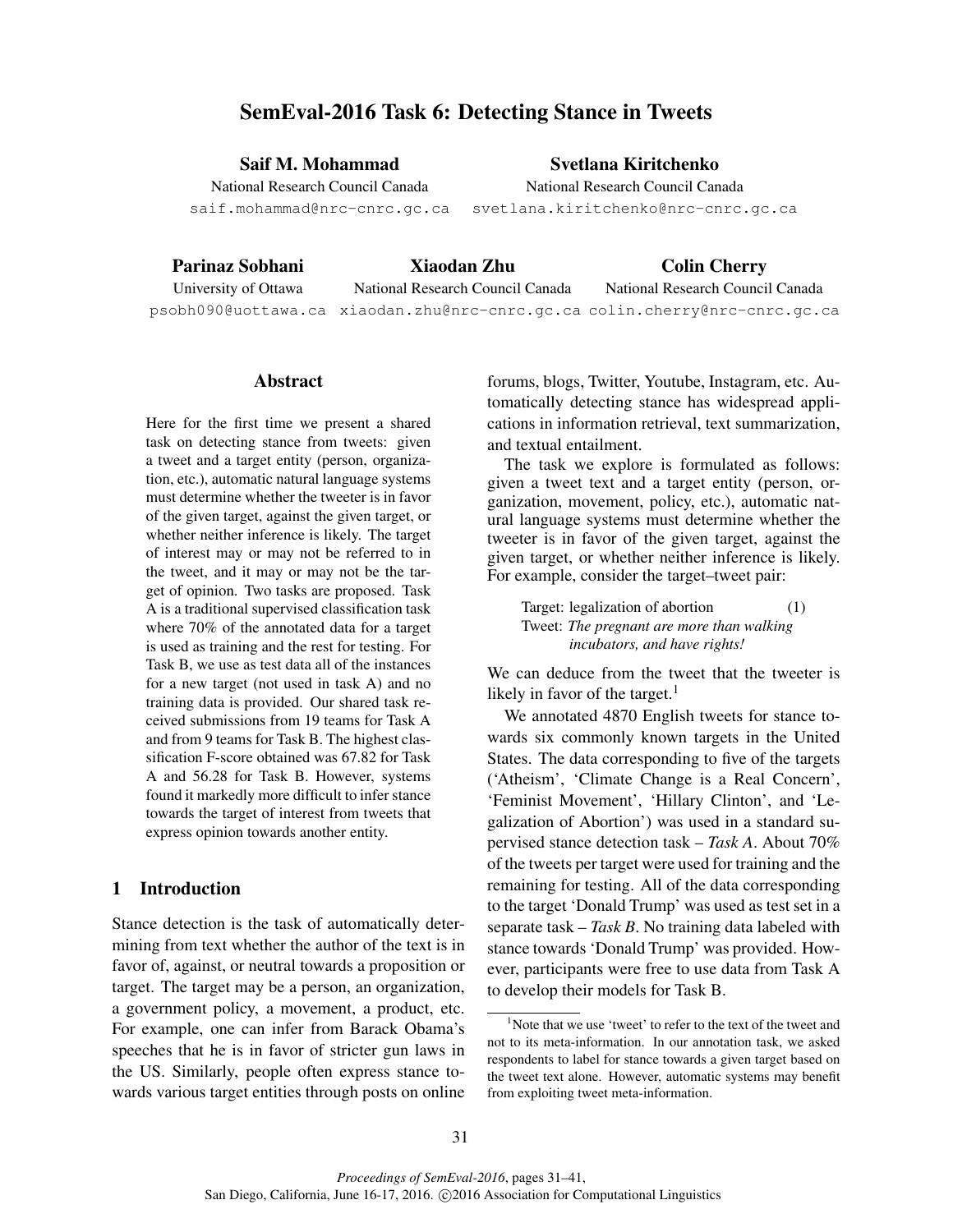Task A received submissions from 19 teams, wherein the highest classification F-score obtained was 67.82. Task B, which is particularly challenging due to lack of training data, received submissions from 9 teams wherein the highest classification F-score obtained was 56.28. The best performing systems used standard text classification features such as those drawn from  $n$ -grams, word vectors, and sentiment lexicons. Some teams drew additional gains from noisy stance-labeled data created using distant supervision techniques. A large number of teams used word embeddings and some used deep neural networks such as RNNs and convolutional neural nets. Nonetheless, for Task A, none of these systems surpassed a baseline SVM classifier that uses word and character  $n$ -grams as features (Mohammad et al., 2016b). Further, results are markedly worse for instances where the target of interest is not the target of opinion.

More gains can be expected in the future on both tasks, as researchers better understand this new task and data. All of the data, an interactive visualization of the data, and the evaluation scripts are available on the task website as well as the homepage for this Stance project.<sup>2</sup>

## 2 Subtleties of Stance Detection

In the sub-sections below we discuss some of the nuances of stance detection, including a discussion on neutral stance and the relationship between stance and sentiment.

### 2.1 Neutral Stance

The classification task formulated here does not include an explicit neutral class. The lack of evidence for 'favor' or 'against' does not imply that the tweeter is neutral towards the target. It may just be that one cannot deduce stance from the tweet. In fact, this is fairly common. On the other hand, the number of tweets from which we can infer neutral stance is expected to be small. An example is shown below:

Target: Hillary Clinton (2) Tweet: *Hillary Clinton has some strengths and some weaknesses.*

Thus, even though we obtain annotations for neutral stance, we eventually merge all classes other than 'favor' and 'against' into one 'neither' class.

#### 2.2 Stance and Sentiment

Stance detection is related to, but different from, sentiment analysis. Sentiment analysis tasks are usually formulated as: determining whether a piece of text is positive, negative, or neutral, OR determining from text the speaker's opinion and the target of the opinion (the entity towards which opinion is expressed). However, in stance detection, systems are to determine favorability towards a given (prechosen) target of interest. The target of interest may not be explicitly mentioned in the text and it may not be the target of opinion in the text. For example, consider the target–tweet pair below:

Target: Donald Trump (3) Tweet: *Jeb Bush is the only sane candidate in this republican lineup.*

The target of opinion in the tweet is Jeb Bush, but the given target of interest is Donald Trump. Nonetheless, we can infer that the tweeter is likely to be unfavorable towards Donald Trump. Also note that in stance detection, the target can be expressed in different ways which impacts whether the instance is labeled favour or against. For example, the target in example 1 could have been phrased as 'pro-life movement', in which case the correct label for that instance is 'against'. Also, the same stance (favour or against) towards a given target can be deduced from positive tweets and negative tweets. See Mohammad et al. (2016b) for a quantitative exploration of this interaction between stance and sentiment.

## 3 A Dataset for Stance from Tweets

The stance annotations we use are described in detail in Mohammad et al. (2016a). The same dataset was subsequently also annotated for target of opinion and sentiment (in addition to stance towards a given target) (Mohammad et al., 2016b). These additional annotations are not part of the SemEval-2016 competition, but are made available for future research. We summarize below all relevant details for this shared task: how we compiled a set of tweets and targets for stance annotation (Section 3.1), the questionnaire and crowdsourcing setup used for stance annotation (Section 3.2), and an analysis of the stance annotations (Section 3.3).

<sup>&</sup>lt;sup>2</sup>http://alt.qcri.org/semeval2016/task6/ http://www.saifmohammad.com/WebPages/StanceDataset.htm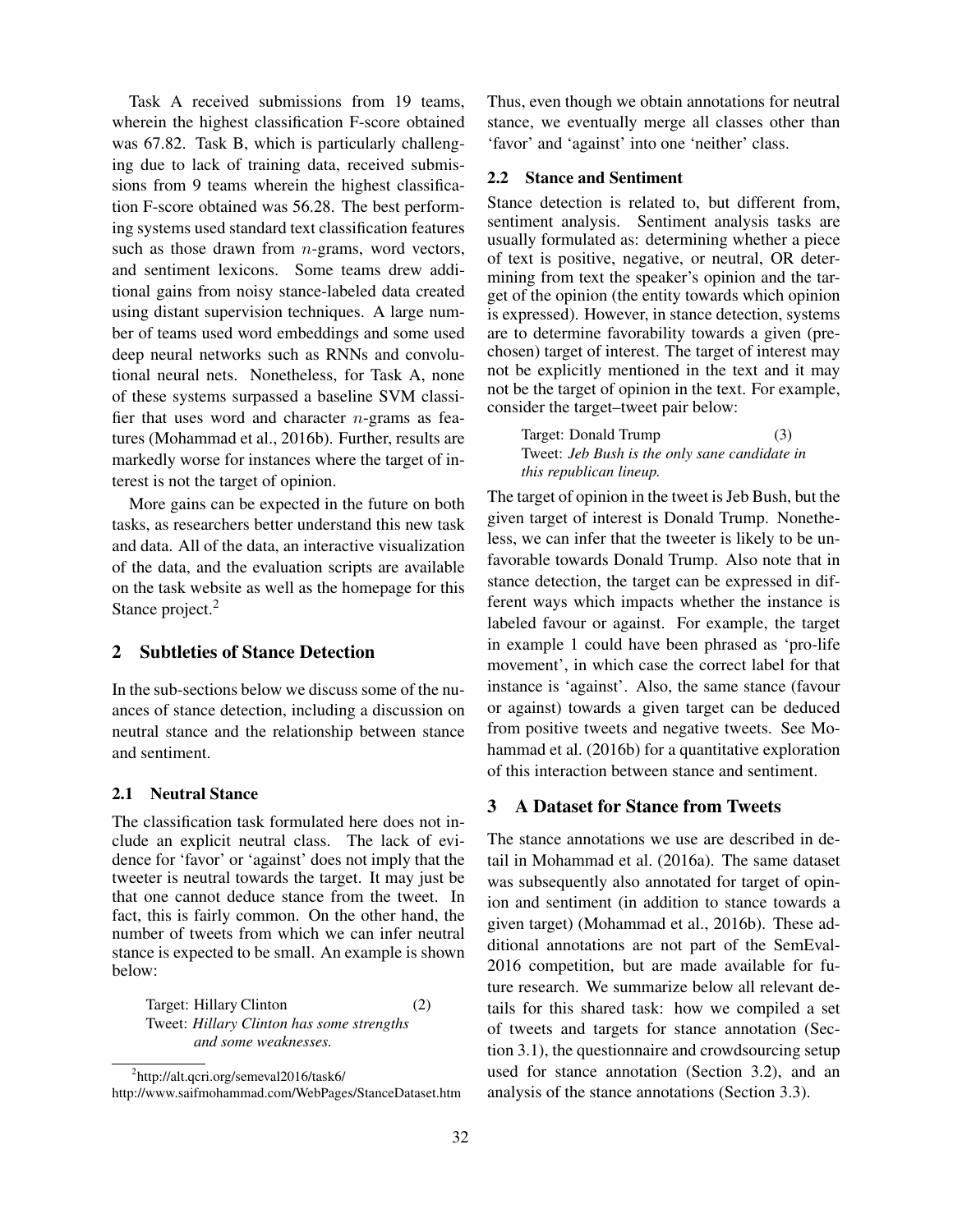## 3.1 Selecting the Tweet–Target Pairs

We wanted to create a dataset of stance-labeled tweet–target pairs with the following properties:

- 1: The tweet and target are commonly understood by a wide number of people in the US. (The data was also eventually annotated for stance by respondents living in the US.)
- 2: There must be a significant amount of data for the three classes: favor, against, and neither.
- 3: Apart from tweets that explicitly mention the target, the dataset should include a significant number of tweets that express opinion towards the target without referring to it by name.
- 4: Apart from tweets that express opinion towards the target, the dataset should include a significant number of tweets in which the target of opinion is different from the given target of interest. Downstream applications often require stance towards particular pre-chosen targets of interest (for example, a company might be interested in stance towards its product). Having data where the target of opinion is some other entity (for example, a competitor's product) helps test how well stance detection systems can cope with such instances.

To help with Property 1, the authors of this paper compiled a list of target entities commonly known in the United States. (See Table 1 for the list.)

We created a small list of hashtags, which we will call *query hashtags*, that people use when tweeting about the targets. We split these hashtags into three categories: (1) *favor hashtags*: expected to occur in tweets expressing favorable stance towards the target (for example, *#Hillary4President*), (2) *against hashtags:* expected to occur in tweets expressing opposition to the target (for example, *#HillNo*), and (3) *stance-ambiguous hashtags:* expected to occur in tweets about the target, but are not explicitly indicative of stance (for example, *#Hillary2016*). Next, we polled the Twitter API to collect over two million tweets containing these query hashtags. We discarded retweets and tweets with URLs. We kept only those tweets where the query hashtags appeared at the end. We removed the query hashtags from the tweets to exclude obvious cues for the classification task. Since we only select tweets that have the query hashtag at the end, removing them from the tweet often still results in text that is understandable and grammatical.

Note that the presence of a stance-indicative hashtag is not a guarantee that the tweet will have the same stance. $3$  Further, removal of query hashtags may result in a tweet that no longer expresses the same stance as with the query hashtag. Thus we manually annotate the tweet–target pairs after the pre-processing described above. For each target, we sampled an equal number of tweets pertaining to the favor hashtags, the against hashtags, and the stanceambiguous hashtags—up to 1000 tweets at most per target. This helps in obtaining a sufficient number of tweets pertaining to each of the stance categories (Property 2). Properties 3 and 4 are addressed to some extent by the fact that removing the query hashtag can sometimes result in tweets that do not explicitly mention the target. Consider:

Target: Hillary Clinton (4) Tweet: *Benghazi must be answered for #Jeb16*

The query hashtags '#HillNo' was removed from the original tweet, leaving no mention of Hillary Clinton. Yet there is sufficient evidence (through references to Benghazi and #Jeb16) that the tweeter is likely against Hillary Clinton. Further, conceptual targets such as 'legalization of abortion' (much more so than person-name targets) have many instances where the target is not explicitly mentioned.

## 3.2 Stance Annotation

The core instructions given to annotators for determining stance are shown below.<sup>4</sup> Additional descriptions within each option (not shown here) make clear that stance can be expressed in many different ways, for example by explicitly supporting or opposing the target, by supporting an entity aligned with or opposed to the target, by re-tweeting somebody else's tweet, etc.

Target of Interest: [target entity] Tweet: [tweet with query hashtag removed]

Q: From reading the tweet, which of the options below is most likely to be true about the tweeter's stance or outlook towards the target:

<sup>&</sup>lt;sup>3</sup>A tweet that has a seemingly favorable hashtag may in fact oppose the target; and this is not uncommon. Similarly unfavorable hashtags may occur in tweets that favor the target.

<sup>&</sup>lt;sup>4</sup>The full set of instructions is made available on the shared task website (http://alt.qcri.org/semeval2016/task6/).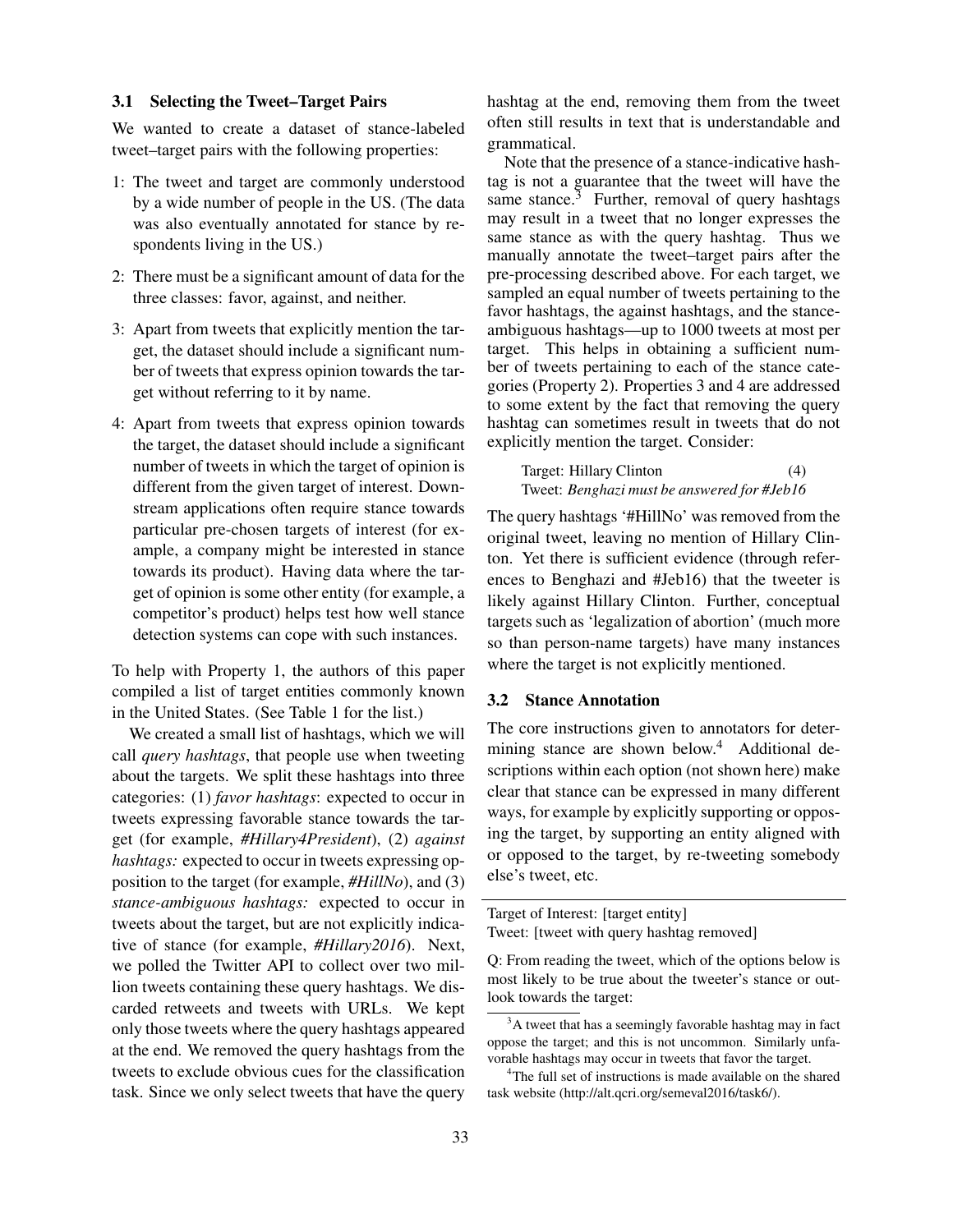- 1. We can infer from the tweet that the tweeter supports the target
- 2. We can infer from the tweet that the tweeter is against the target
- 3. We can infer from the tweet that the tweeter has a neutral stance towards the target
- 4. There is no clue in the tweet to reveal the stance of the tweeter towards the target (support/against/neutral)

Each of the tweet–target pairs selected for annotation was uploaded on CrowdFlower for annotation with the questionnaire shown above.<sup>5</sup> Each instance was annotated by at least eight respondents.

## 3.3 Analysis of Stance Annotations

The number of instances that were marked as neutral stance (option 3) was less than 1%. Thus we merged options 3 and 4 into one 'neither in favor nor against' option ('neither' for short). The interannotator agreement was 73.1%. These statistics are for the complete annotated dataset, which include instances that were genuinely difficult to annotate for stance (possibly because the tweets were too ungrammatical or vague) and/or instances that received poor annotations from the crowd workers (possibly because the particular annotator did not understand the tweet or its context). We selected instances with agreement equal to or greater than 60% (at least 5 out of 8 annotators must agree) to create the test and training sets for this task. $6$  We will refer to this dataset as the *Stance Dataset*. The inter-annotator agreement on this set is 81.85%. The rest of the instances are kept aside for future investigation. We partitioned the Stance Dataset into training and test sets based on the timestamps of the tweets. All annotated tweets were ordered by their timestamps, and the first 70% of the tweets formed the training set and the last 30% formed the test set. Table 1 shows the number and distribution of instances in the Stance Dataset.

Inspection of the data revealed that often the target is not directly mentioned, and yet stance towards the target was determined by the annotators. About 30% of the 'Hillary Clinton' instances and 65% of the 'Legalization of Abortion' instances were found to be of this kind—they did not mention 'Hillary' or 'Clinton' and did not mention 'abortion', 'pro-life', and 'pro-choice', respectively (case insensitive; with or without hashtag; with or without hyphen). Examples (1) and (4) shown earlier are instances of this, and are taken from our dataset.

An interactive visualization of the Stance Dataset that shows various statistics about the data is available at the task website. Note that it also shows sentiment and target of opinion annotations (in addition to stance). Clicking on various visualization elements filters the data. For example, clicking on 'Feminism' and 'Favor' will show information pertaining to only those tweets that express favor towards feminism. One can also use the check boxes on the left to view only test or training data, or data on particular targets.

## 4 Task Setup: Automatic Stance Classification

The Stance Dataset was partitioned so as to be used in two tasks described in the subsections below: Task A (supervised framework) and Task B (weakly supervised framework). Participants could provide submissions for either one of the tasks, or both tasks. Both tasks required classification of tweet– target pairs into exactly one of three classes:

- Favor: We can infer from the tweet that the tweeter supports the target (e.g., directly or indirectly by supporting someone/something, by opposing or criticizing someone/something opposed to the target, or by echoing the stance of somebody else).
- Against: We can infer from the tweet that the tweeter is against the target (e.g., directly or indirectly by opposing or criticizing someone/something, by supporting someone/something opposed to the target, or by echoing the stance of somebody else).
- Neither: none of the above.

## 4.1 Task A: Supervised Framework

This task tested stance towards five targets:'Atheism', 'Climate Change is a Real Concern', 'Feminist Movement', 'Hillary Clinton', and 'Legalization of Abortion'. Participants were provided

<sup>5</sup> http://www.crowdflower.com

 $60\%$  threshold is somewhat arbitrary, but it seemed appropriate in terms of balancing quality and quantity.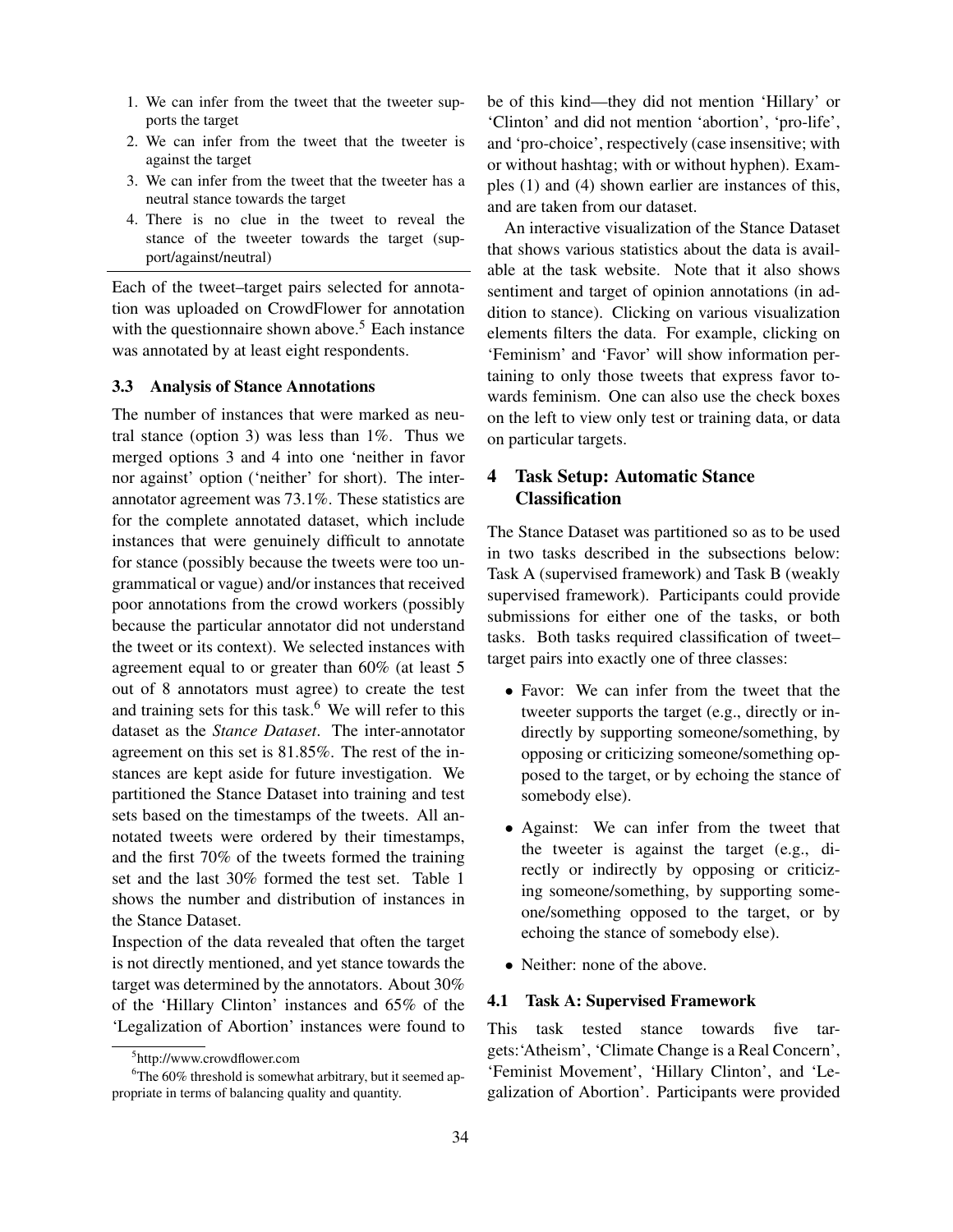|                                 |         |          | % of instances in Train |         |                          | % of instances in Test |       |         |         |
|---------------------------------|---------|----------|-------------------------|---------|--------------------------|------------------------|-------|---------|---------|
| <b>Target</b>                   | # total | # train  | favor                   | against | neither                  | # test                 | favor | against | neither |
| Data for Task A                 |         |          |                         |         |                          |                        |       |         |         |
| Atheism                         | 733     | 513      | 17.9                    | 59.3    | 22.8                     | 220                    | 14.5  | 72.7    | 12.7    |
| Climate Change is Concern       | 564     | 395      | 53.7                    | 3.8     | 42.5                     | 169                    | 72.8  | 6.5     | 20.7    |
| <b>Feminist Movement</b>        | 949     | 664      | 31.6                    | 49.4    | 19.0                     | 285                    | 20.4  | 64.2    | 15.4    |
| <b>Hillary Clinton</b>          | 984     | 689      | 17.1                    | 57.0    | 25.8                     | 295                    | 15.3  | 58.3    | 26.4    |
| <b>Legalization of Abortion</b> | 933     | 653      | 18.5                    | 54.4    | 27.1                     | 280                    | 16.4  | 67.5    | 16.1    |
| All                             | 4163    | 2914     | 25.8                    | 47.9    | 26.3                     | 1249                   | 24.3  | 57.3    | 18.4    |
| Data for Task B                 |         |          |                         |         |                          |                        |       |         |         |
| Donald Trump                    | 707     | $\Omega$ | -                       | -       | $\overline{\phantom{0}}$ | 707                    | 20.93 | 42.29   | 36.78   |

Table 1: Distribution of instances in the Stance Train and Test sets for Task A and Task B.

with 2,914 labeled training data instances for the five targets. The test data included 1,249 instances.

#### 4.2 Task B: Weakly Supervised Framework

This task tested stance towards one target 'Donald Trump' in 707 tweets. Participants were not provided with any training data for this target. They were given about 78,000 tweets associated with 'Donald Trump' to various degrees – the *domain corpus*, but these tweets were not labeled for stance. These tweets were gathered by polling Twitter for hashtags associated with Donald Trump.

## 4.3 Common Evaluation Metric for Both Task A and Task B

We used the macro-average of the F1-score for 'favor' and the F1-score for 'against' as the bottom-line evaluation metric.

$$
F_{avg} = \frac{F_{favor} + F_{against}}{2} \tag{1}
$$

where  $F_{favor}$  and  $F_{against}$  are calculated as shown below:

$$
F_{favor} = \frac{2P_{favor}R_{favor}}{P_{favor} + R_{favor}} \tag{2}
$$

$$
F_{against} = \frac{2P_{against}R_{against}}{P_{against} + R_{against}}
$$
(3)

Note that the evaluation measure does not disregard the 'neither' class. By taking the average F-score for only the 'favor' and 'against' classes, we treat 'neither' as a class that is not of interest—or 'negative' class in Information Retrieval (IR) terms. Falsely labeling negative class instances still adversely affects the scores of this metric. If one uses simple accuracy as the evaluation metric, and if the negative class is very dominant (as is the case in IR), then simply labeling every instance with the negative class will obtain very high scores.

If one randomly accesses tweets, then the probability that one can infer 'favor' or 'against' stance towards a pre-chosen target of interest is small. This has motivated the IR-like metric used in this competition, even though we worked hard to have marked amounts of 'favor' and 'against' data in our training and test sets. This metric is also similar to how sentiment prediction was evaluated in recent SemEval competitions.

This evaluation metric can be seen as a microaverage of F-scores across targets (F-microT). Alternatively, one could determine the mean of the  $F_{avg}$ scores for each of the targets—the macro average across targets (F-macroT). Even though not the official competition metric, the F-macroT can easily be determined from the per-target  $F_{avg}$  scores shown in the result tables of Section 5.

The participants were provided with an evaluation script so that they could check the format of their submission and determine performance when gold labels were available.

#### 5 Systems and Results for Task A

We now discuss various baseline systems and the official submissions to Task A.

## 5.1 Task A Baselines

Table 2 presents the results obtained with several baseline classifiers first presented in (Mohammad et al., 2016b). Since the baseline system was developed by some of the organizers of this task, it was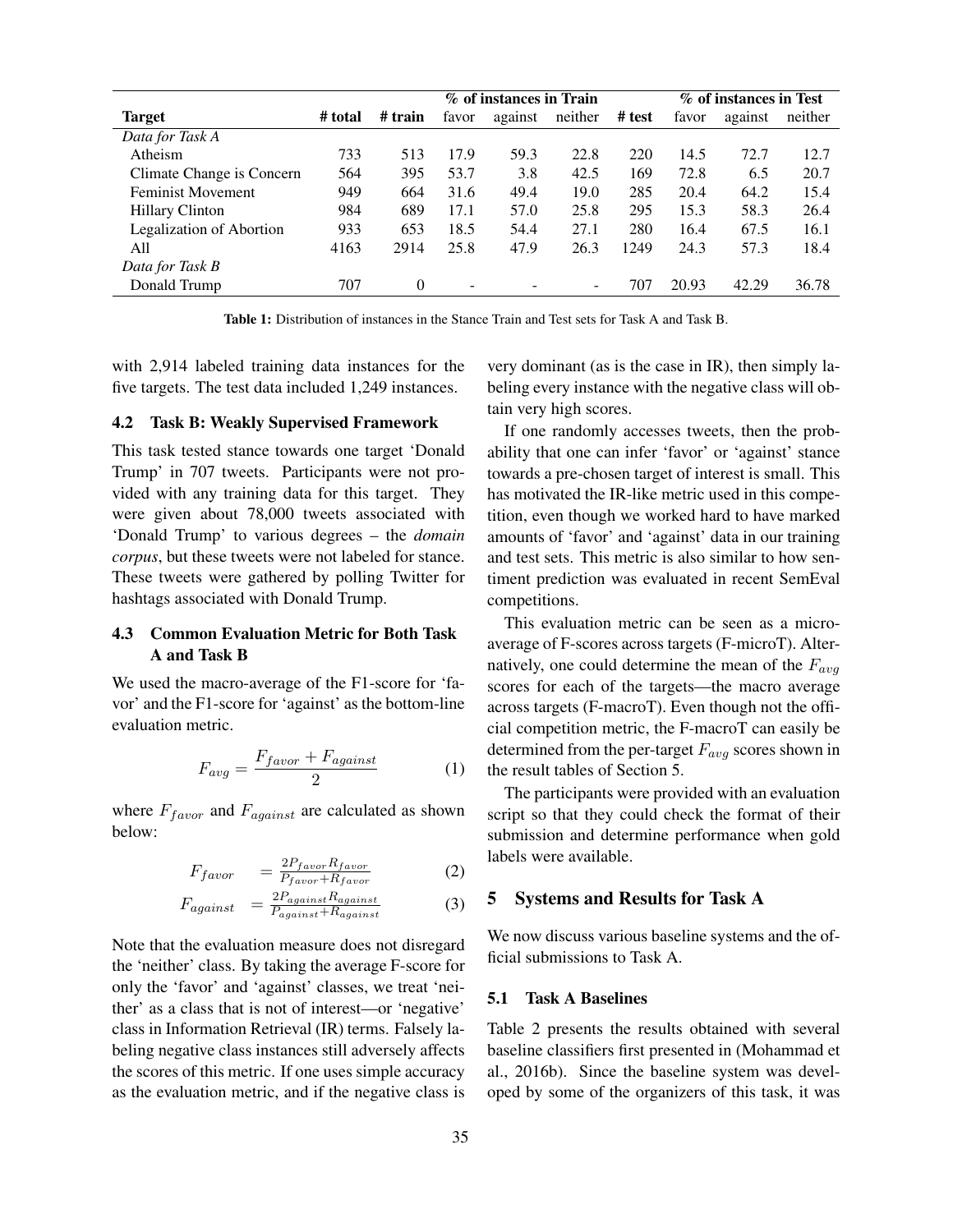|                            |             | <b>Overall</b>          |           | Atheism   | Climate   | Feminism  | Hillary   | Abortion  |
|----------------------------|-------------|-------------------------|-----------|-----------|-----------|-----------|-----------|-----------|
| Team                       | $F_{favor}$ | $\mathcal{F}_{against}$ | $F_{avg}$ | $F_{avg}$ | $F_{avg}$ | $F_{avg}$ | $F_{avg}$ | $F_{avg}$ |
| <b>Baselines</b>           |             |                         |           |           |           |           |           |           |
| Majority class             | 52.01       | 78.44                   | 65.22     | 42.11     | 42.12     | 39.10     | 36.83     | 40.30     |
| SVM-unigrams               | 54.49       | 72.13                   | 63.31     | 53.25     | 38.39     | 55.65     | 57.02     | 60.09     |
| SVM-ngrams                 | 62.98       | 74.98                   | 68.98     | 65.19     | 42.35     | 57.46     | 58.63     | 66.42     |
| SVM-ngrams-comb            | 54.11       | 70.01                   | 62.06     | 53.27     | 47.76     | 52.82     | 56.50     | 63.71     |
| <b>Participating Teams</b> |             |                         |           |           |           |           |           |           |
| <b>MITRE</b>               | 59.32       | 76.33                   | 67.82     | 61.47     | 41.63     | 62.09     | 57.67     | 57.28     |
| pkudblab                   | 61.98       | 72.67                   | 67.33     | 63.34     | 52.69     | 51.33     | 64.41     | 61.09     |
| TakeLab                    | 60.93       | 72.73                   | 66.83     | 67.25     | 41.25     | 53.01     | 67.12     | 61.38     |
| <b>PKULCWM</b>             | 56.96       | 74.55                   | 65.76     | 56.39     | 40.39     | 51.32     | 62.26     | 61.56     |
| <b>ECNU</b>                | 60.55       | 70.54                   | 65.55     | 61.97     | 41.32     | 56.21     | 57.85     | 61.25     |
| <b>CU-GWU</b>              | 54.99       | 72.21                   | 63.60     | 55.68     | 39.41     | 53.88     | 51.19     | 59.38     |
| <b>IUCL-RF</b>             | 52.61       | 74.59                   | 63.60     | 57.93     | 39.06     | 51.06     | 49.84     | 57.61     |
| DeepStance                 | 58.44       | 68.65                   | 63.54     | 52.90     | 40.40     | 52.34     | 55.35     | 63.32     |
| <b>UWB</b>                 | 57.41       | 69.42                   | 63.42     | 57.88     | 46.90     | 51.82     | 59.82     | 61.98     |
| IDI@NTNU                   | 58.97       | 65.97                   | 62.47     | 59.59     | 54.86     | 48.59     | 57.89     | 54.47     |
| Tohoku                     | 49.25       | 75.18                   | 62.21     | 58.90     | 39.51     | 52.41     | 39.81     | 37.75     |
| ltl.uni-due                | 48.71       | 74.75                   | 61.73     | 52.47     | 35.50     | 55.12     | 44.23     | 57.25     |
| LitisMind                  | 50.67       | 72.20                   | 61.44     | 52.36     | 39.15     | 57.16     | 42.08     | 45.88     |
| <b>JU_NLP</b>              | 46.68       | 74.53                   | 60.60     | 38.99     | 42.60     | 45.65     | 50.25     | 41.83     |
| <b>NEUSA</b>               | 49.03       | 71.20                   | 60.12     | 48.90     | 41.95     | 52.14     | 48.53     | 61.89     |
| nldsucsc                   | 50.90       | 67.81                   | 59.36     | 57.19     | 42.10     | 48.97     | 57.27     | 61.66     |
| WFU/TNT                    | 47.55       | 70.89                   | 59.22     | 46.16     | 42.07     | 47.91     | 45.88     | 45.34     |
| <b>INESC-ID</b>            | 50.58       | 64.57                   | 57.58     | 52.67     | 44.92     | 49.00     | 50.64     | 49.93     |
| <b>Thomson Reuters</b>     | 30.16       | 62.23                   | 46.19     | 44.79     | 35.86     | 39.37     | 34.98     | 38.89     |

**Table 2:** Results for Task A, reporting the official competition metric as 'Overall  $F_{avg}$ ', along with  $F_{favor}$  and  $F_{against}$  over all targets and  $F_{avg}$  for each individual target. The highest scores in each column among the baselines and among the participating systems are shown in bold.

not entered as part of the official competition. *Baselines:*

- 1. *Majority class*: a classifier that simply labels every instance with the majority class ('favor' or 'against') for the corresponding target;
- 2. *SVM-unigrams*: five SVM classifiers (one per target) trained on the corresponding training set for the target using word unigram features;
- 3. *SVM-ngrams*: five SVM classifiers (one per target) trained on the corresponding training set for the target using word  $n$ -grams (1-, 2-, and 3-gram) and character  $n$ -grams (2-, 3-, 4-, and 5-gram) features;
- 4. *SVM-ngrams-comb*: one SVM classifier trained on the combined (all 5 targets) training set using word  $n$ -grams (1-, 2-, and 3-gram) and character  $n$ -grams  $(2, 3, 4, 4)$ , and 5-gram) features.

The SVM parameters were tuned using 5-fold crossvalidation on the training data. The first three columns of the table show the official competition metric (Overall  $F_{avg}$ ) along with the two components that are averaged to obtain it  $(F<sub>favor</sub>$  and  $F_{against}$ ). The next five columns describe per-target results—the official metric as calculated over each of the targets individually.

Observe that the Overall  $F_{avg}$  for the Majority class baseline is very high. This is mostly due to the differences in the class distributions for the five targets: for most of the targets the majority of the instances are labeled as 'against' whereas for target 'Climate Change is a Real Concern' most of the data are labeled as 'favor'. Therefore, the F-scores for the classes 'favor' and 'against' are more balanced over all targets than for just one target.

We can see that a supervised classifier using unigram features alone produces results markedly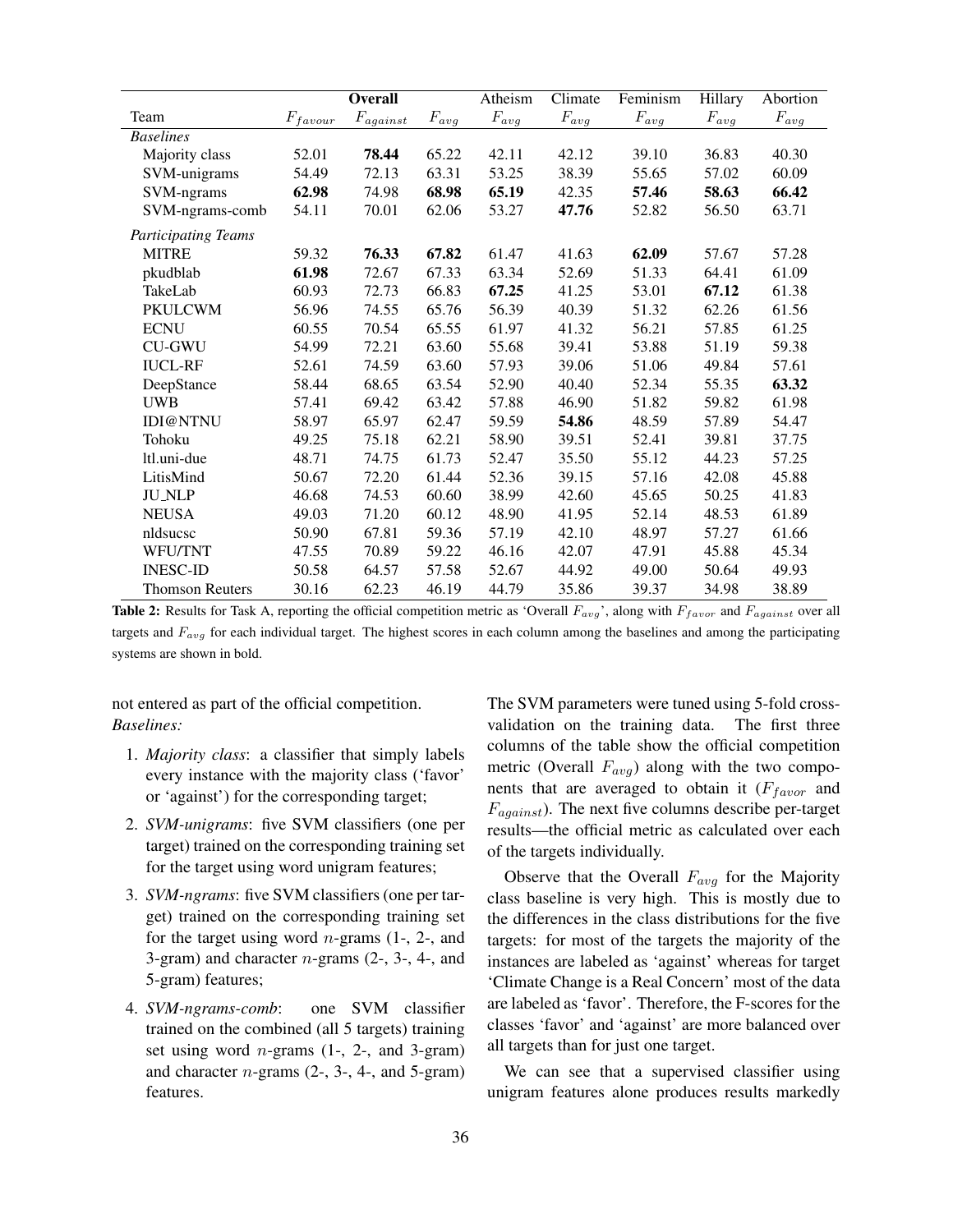|                            | <b>Opinion Towards</b> | All   |       |
|----------------------------|------------------------|-------|-------|
| Team                       | Target                 | Other |       |
| <b>Baselines</b>           |                        |       |       |
| Majority class             | 71.27                  | 41.33 | 65.22 |
| SVM-unigrams               | 69.39                  | 38.96 | 63.31 |
| SVM-ngrams                 | 74.54                  | 43.20 | 68.98 |
| SVM-ngrams-comb            | 66.60                  | 38.05 | 62.06 |
| <b>Participating Teams</b> |                        |       |       |
| <b>MITRE</b>               | 72.49                  | 44.48 | 67.82 |
| pkudblab                   | 71.07                  | 46.66 | 67.33 |
| TakeLab                    | 73.66                  | 37.47 | 66.83 |
| <b>PKULCWM</b>             | 70.62                  | 45.89 | 65.76 |
| <b>ECNU</b>                | 70.29                  | 44.25 | 65.55 |
| <b>CU-GWU</b>              | 67.89                  | 45.28 | 63.60 |
| <b>IUCL-RF</b>             | 67.77                  | 41.96 | 63.60 |
| DeepStance                 | 67.81                  | 44.00 | 63.54 |
| <b>UWB</b>                 | 67.60                  | 44.54 | 63.42 |
| <b>IDI@NTNU</b>            | 66.25                  | 42.26 | 62.47 |
| Tohoku                     | 66.44                  | 44.09 | 62.21 |
| ltl.uni-due                | 67.23                  | 42.45 | 61.73 |
| LitisMind                  | 66.42                  | 41.27 | 61.44 |
| <b>JU_NLP</b>              | 62.55                  | 49.34 | 60.60 |
| <b>NEUSA</b>               | 65.39                  | 39.48 | 60.12 |
| nldsucsc                   | 65.71                  | 34.64 | 59.36 |
| <b>WFU/TNT</b>             | 67.28                  | 34.89 | 59.22 |
| <b>INESC-ID</b>            | 63.99                  | 36.63 | 57.58 |
| <b>Thomson Reuters</b>     | 49.98                  | 32.43 | 46.19 |

Table 3: Results for Task A (the official competition metric  $F_{avg}$ ) on different subsets of the test data. The highest scores in each column among the baselines and among the participating systems are shown in bold.

above the majority baseline for most of the targets. Furthermore, employing higher-order  $n$ -gram features results in substantial improvements for all targets as well as for the Overall  $F_{avg}$ . Training separate classifiers for each target seems a better solution than training a single classifier for all targets even though the combined classifier has access to significantly more data. As expected, the words and concepts used in tweets corresponding to the stance categories do not generalize well across the targets. However, there is one exception: the results for 'Climate Change' improve by over 5% when the combined classifier has access to the training data for other targets. This is probably because it has access to more balanced dataset and more representative instances for 'against' class. Most teams chose to train separate classifiers for different targets.

#### 5.2 Task A Participating Stance Systems

Nineteen teams competed in Task A on supervised stance detection. Table 2 shows each team's performance, both in aggregate and in terms of individual targets. Teams are sorted in terms of their performance according to the official metric. The best results obtained by a participating system was an Overall Favg of 67.82 by *MITRE*. Their approach employed two recurrent neural network (RNN) classifiers: the first was trained to predict task-relevant hashtags on a very large unlabeled Twitter corpus. This network was used to initialize a second RNN classifier, which was trained with the provided Task A data. However, this result is not higher than the SVM-ngrams baseline.

In general, per-target results are lower than the Overall  $F_{avg}$ . This is likely due to the fact that it is easier to balance 'favor' and 'against' classes over all targets than it is for exactly one target. That is, when dealing with all targets, one can use the natural abundance of tweets in favor of concern over climate change to balance against the fact that many of the other targets have a high proportion of tweets against them. Most systems were optimized for the competition metric, which allows cross-target balancing, and thus would naturally perform worse on per-target metrics. *IDI@NTNU* is an interesting exception, as their submission focused on the 'Climate Change' target, and they did succeed in producing the best result for that target.

We also calculated Task A results on two subsets of the test set: (1) a subset where opinion is expressed towards the target, (2) a subset where opinion is expressed towards some other entity. Table 3 shows these results. It also shows results on the complete test set (All), for easy reference. Observe that the stance task is markedly more difficult when stance is to be inferred from a tweet expressing opinion about some other entity (and not the target of interest). This is not surprising because it is a more challenging task, and because there has been very little work on this in the past.

## 5.3 Discussion

Most teams used standard text classification features such as  $n$ -grams and word embedding vectors, as well as standard sentiment analysis features such as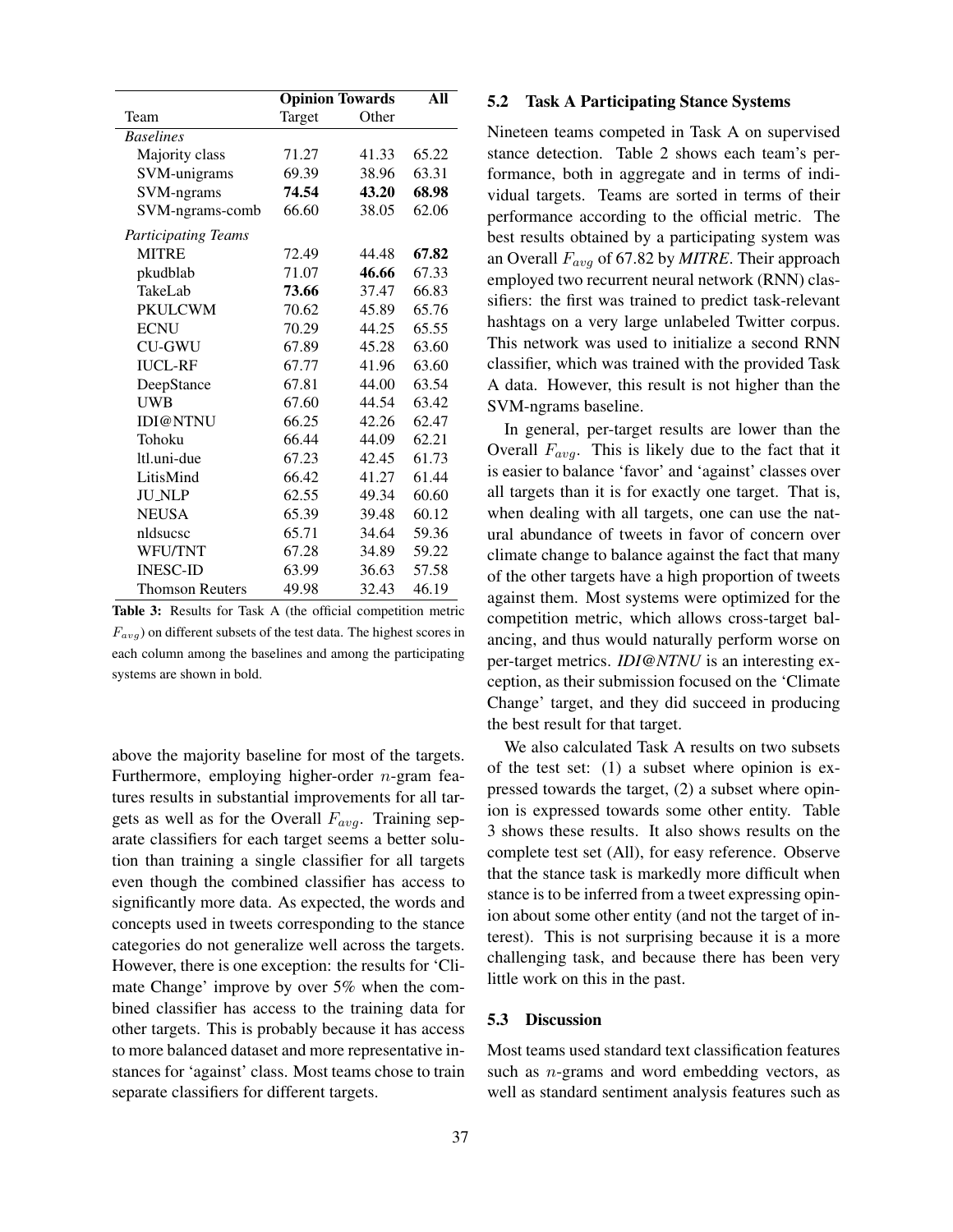those drawn from sentiment lexicons (Kiritchenko et al., 2014b). Some teams polled Twitter for stancebearing hashtags, creating additional noisy stance data. Three teams tried variants of this strategy: *MITRE*, *DeepStance* and *nldsucsc*. These teams are distributed somewhat evenly throughout the standings, and although *MITRE* did use extra data in its top-placing entry, *pkudblab* achieved nearly the same score with only the provided data.

Another possible differentiator would be the use of continuous word representations, derived either from extremely large sources such as Google News, directly from Twitter corpora, or as a by-product of training a neural network classifier. Nine of the nineteen entries used some form of word embedding, including the top three entries, but *PKULCWM*'s fourth place result shows that it is possible to do well with a more traditional approach that relies instead on Twitter-specific linguistic pre-processing. Along these lines, it is worth noting that both *MITRE* and *pkudblab* reflect knowledge-light approaches to the problem, each relying minimally on linguistic processing and external lexicons.

Seven of the nineteen submissions made extensive use of publicly-available sentiment and emotion lexicons such as the NRC Emotion Lexicon (Mohammad and Turney, 2010), Hu and Liu Lexicon (Hu and Liu, 2004), MPQA Subjectivity Lexicon (Wilson et al., 2005), and NRC Hashtag Lexicons (Kiritchenko et al., 2014b).

Recall that the SVM-ngrams baseline also performed very well, using only word and character ngrams in its classifiers. This helps emphasize the fact that for this young task, the community is still a long way from an established set of best practices.

## 6 Systems and Results for Task B

The sub-sections below discuss baselines and official submissions to Task B. Recall, that the test data for Task B is for the target 'Donald Trump', and no training data for this target was provided.

### 6.1 Task B Baselines

We calculated two baselines listed below:

1. *Majority class*: a classifier that simply labels every instance with the majority class ('favor' or 'against') for the corresponding target;

| Team                       | $F_{favor}$ | $F_{against}$ | $F_{avg}$ |
|----------------------------|-------------|---------------|-----------|
| <b>Baselines</b>           |             |               |           |
| Majority class             | 0.00        | 59.44         | 29.72     |
| SVM-ngrams-comb            | 18.42       | 38.45         | 28.43     |
| <b>Participating Teams</b> |             |               |           |
| pkudblab                   | 57.39       | 55.17         | 56.28     |
| LitisMind                  | 30.04       | 59.28         | 44.66     |
| <b>INF-UFRGS</b>           | 32.56       | 52.09         | 42.32     |
| UWB                        | 34.26       | 49.78         | 42.02     |
| <b>ECNU</b>                | 17.96       | 50.20         | 34.08     |
| <b>USFD</b>                | 10.93       | 54.46         | 32.70     |
| <b>Thomson Reuters</b>     | 14.39       | 50.39         | 32.39     |
| ltl.uni-due                | 46.56       | 05.71         | 26.14     |
| <b>NEUSA</b>               | 16.59       | 34.87         | 25.73     |

Table 4: Results for Task B, reporting the official competition metric as  $F_{avg}$ , along with  $F_{favor}$  and  $F_{against}$ . The highest score in each column is shown in bold.

2. *SVM-ngrams-comb*: one SVM classifier trained on the combined (all 5 targets) Task A training set, using word  $n$ -grams  $(1, 2)$ -, and 3-gram) and character  $n$ -grams  $(2, 3, 4, 4)$ 5-gram) features.

The results are presented in Table 4. Note that the class distribution for the target 'Donald Trump' is more balanced. Therefore, the  $F_{avg}$  for the Majority baseline for this target is much lower than the corresponding values for other targets. Yet, the combined classifier trained on other targets could not beat the Majority baseline on this test set.

#### 6.2 Task B Participating Stance Systems

Nine teams competed in Task B. Table 4 shows each team's performance. Teams are sorted in terms of their performance according to the official metric. The best results obtained by a participating system was an Favg of 56.28 by *pkudblab*. They used a rule-based annotation of the domain corpus to train a deep convolutional neural network to differentiate 'favour' from 'against' instances. At test time, they combined their network's output with rules to produce predictions that include the 'neither' class.

In general, results for Task B are lower than those for Task A as one would expect, as we remove the benefit of direct supervision. However, they are perhaps not as low as we might have expected, with the best result of 56.28 actually beating the best result for the supervised 'Climate Change' task (54.86).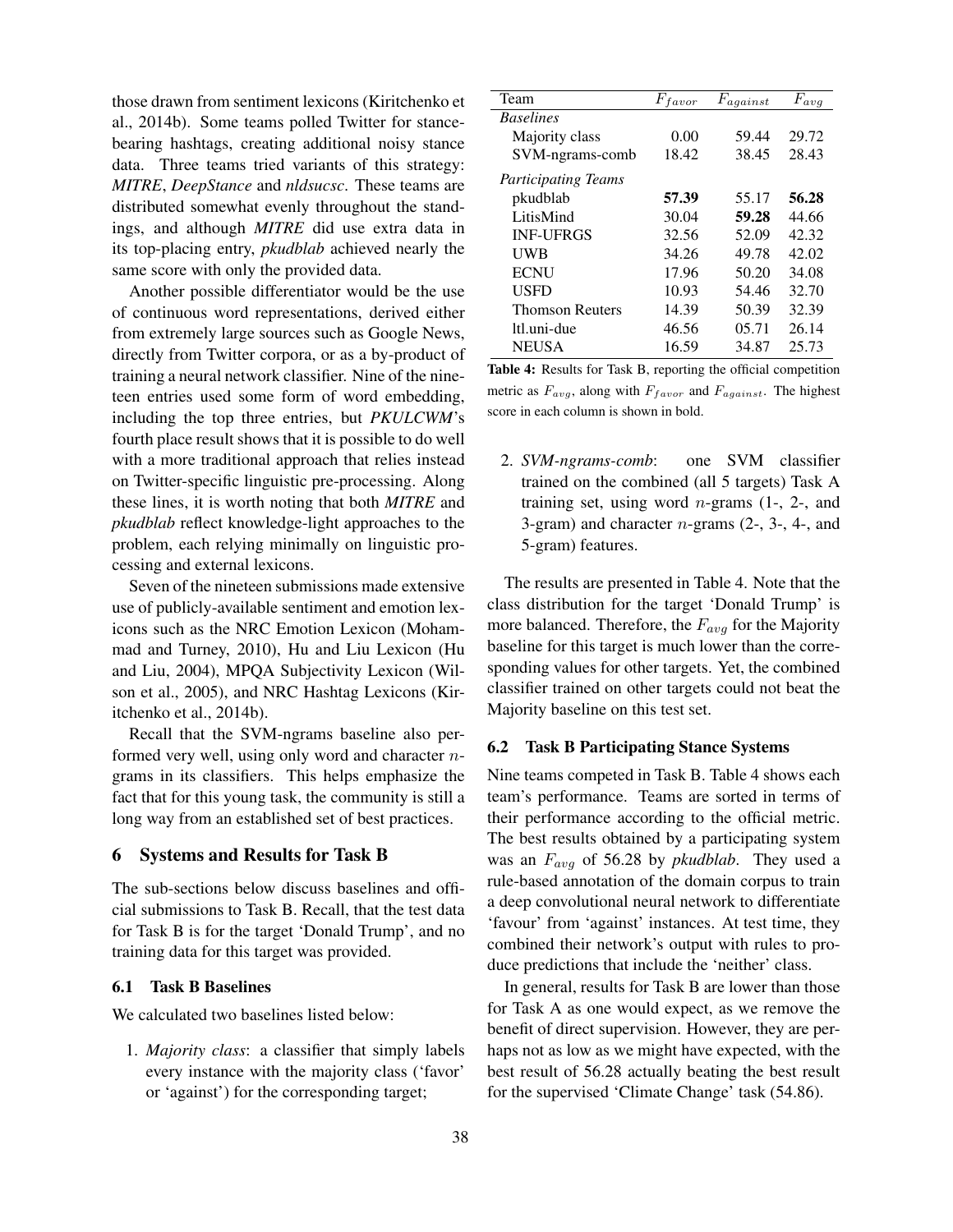|                            | <b>Opinion Towards</b> | All   |       |
|----------------------------|------------------------|-------|-------|
| Team                       | Target                 | Other |       |
| <b>Baselines</b>           |                        |       |       |
| Majority class             | 35.20                  | 25.52 | 29.72 |
| SVM-ngrams-comb            | 31.39                  | 20.13 | 28.43 |
| <b>Participating Teams</b> |                        |       |       |
| pkudblab                   | 67.19                  | 25.77 | 56.28 |
| LitisMind                  | 51.60                  | 29.50 | 44.66 |
| <b>INF-UFRGS</b>           | 50.04                  | 22.66 | 42.32 |
| <b>UWB</b>                 | 50.62                  | 25.02 | 42.02 |
| <b>ECNU</b>                | 40.66                  | 19.14 | 34.08 |
| <b>USED</b>                | 38.87                  | 22.80 | 32.70 |
| <b>Thomson Reuters</b>     | 38.06                  | 22.60 | 32.39 |
| ltl.uni-due                | 34.16                  | 4.69  | 26.14 |
| <b>NEUSA</b>               | 28.86                  | 18.35 | 25.73 |

Table 5: Results for Task B (the official competition metric  $F_{avg}$ ) on different subsets of the test data. The highest score in each column is shown in bold.

Table 5 shows results for Task B on subsets of the test set where opinion is expressed towards the target of interest and towards some other entity. Observe that here too results are markedly lower when stance is to be inferred from a tweet expressing opinion about some other entity (and not the target of interest).

### 6.3 Discussion

Some teams did very well detecting tweets in favor of Trump (*ltl.uni-due*), with most of the others performing best on tweets against Trump. This makes sense, as 'against' tweets made up the bulk of the Trump dataset. The top team, *pkudblab*, was the only one to successfully balance these two goals, achieving the best  $F_{favor}$  score and the second-best  $F_{against}$  score.

The Task B teams varied wildly in terms of approaches to this problem. The top three teams all took the approach of producing noisy labels, with *pkudblab* using keyword rules, *LitisMind* using hashtag rules on external data, and *INF-UFRGS* using a combination of rules and third-party sentiment classifiers. However, we were pleased to see other teams attempting to generalize the supervised data from Task A in interesting ways, either using rules or multi-stage classifiers to bridge the target gap. We are optimistic that there is much interesting follow-up work yet to come on this task.

Further details on the submissions can be found

in the system description papers published in the SemEval-2016 proceedings, including papers by Elfardy and Diab (2016) for *CU-GWU*, Dias and Becker (2016) for *INF-URGS*, Patra et al. (2016) for *JU NLP*, Wojatzki and Zesch (2016) for *ltl.uni-due*, Zarrella and Marsh (2016) for *MITRE*, Misra et al. (2016) for *nldsucsc*, Wei et al. (2016) for *pkudblab*, Tutek et al. (2016) for *TakeLab*, Yuki et al. (2016) for *Tohoku*, and Augenstein et al. (2016) for *USFD*.

## 7 Related Work

Past work on stance detection includes that by Somasundaran and Wiebe (2010), Anand et al. (2011), Faulkner (2014), Rajadesingan and Liu  $(2014)$ , Djemili et al.  $(2014)$ , Boltuzic and Snajder (2014), Conrad et al. (2012), Sridhar et al. (2014), Rajadesingan and Liu (2014), and Sobhani et al. (2015). There is a vast amount of work in sentiment analysis of tweets, and we refer the reader to surveys (Pang and Lee, 2008; Liu and Zhang, 2012; Mohammad, 2015) and proceedings of recent shared task competitions (Wilson et al., 2013; Mohammad et al., 2013; Rosenthal et al., 2015). See Pontiki et al. (2014), Pontiki et al. (2015), and Kiritchenko et al. (2014a) for tasks and systems on aspect based sentiment analysis, where the goal is to determine sentiment towards aspects of a product such as speed of processor and screen resolution of a cell phone.

## 8 Conclusions and Future Work

We described a new shared task on detecting stance towards pre-chosen targets of interest from tweets. We formulated two tasks: a traditional supervised task where labeled training data for the test data targets is made available (Task A) and a more challenging formulation where no labeled data pertaining to the test data targets is available (Task B). We received 19 submissions for Task A and 9 for Task B, with systems utilizing a wide array of features and resources. Stance detection, especially as formulated for Task B, is still in its infancy, and we hope that the dataset made available as part of this task will foster further research not only on stance detection as proposed here, but also for related tasks such as exploring the different ways in which stance is conveyed, and how the distribution of stance towards a target changes over time.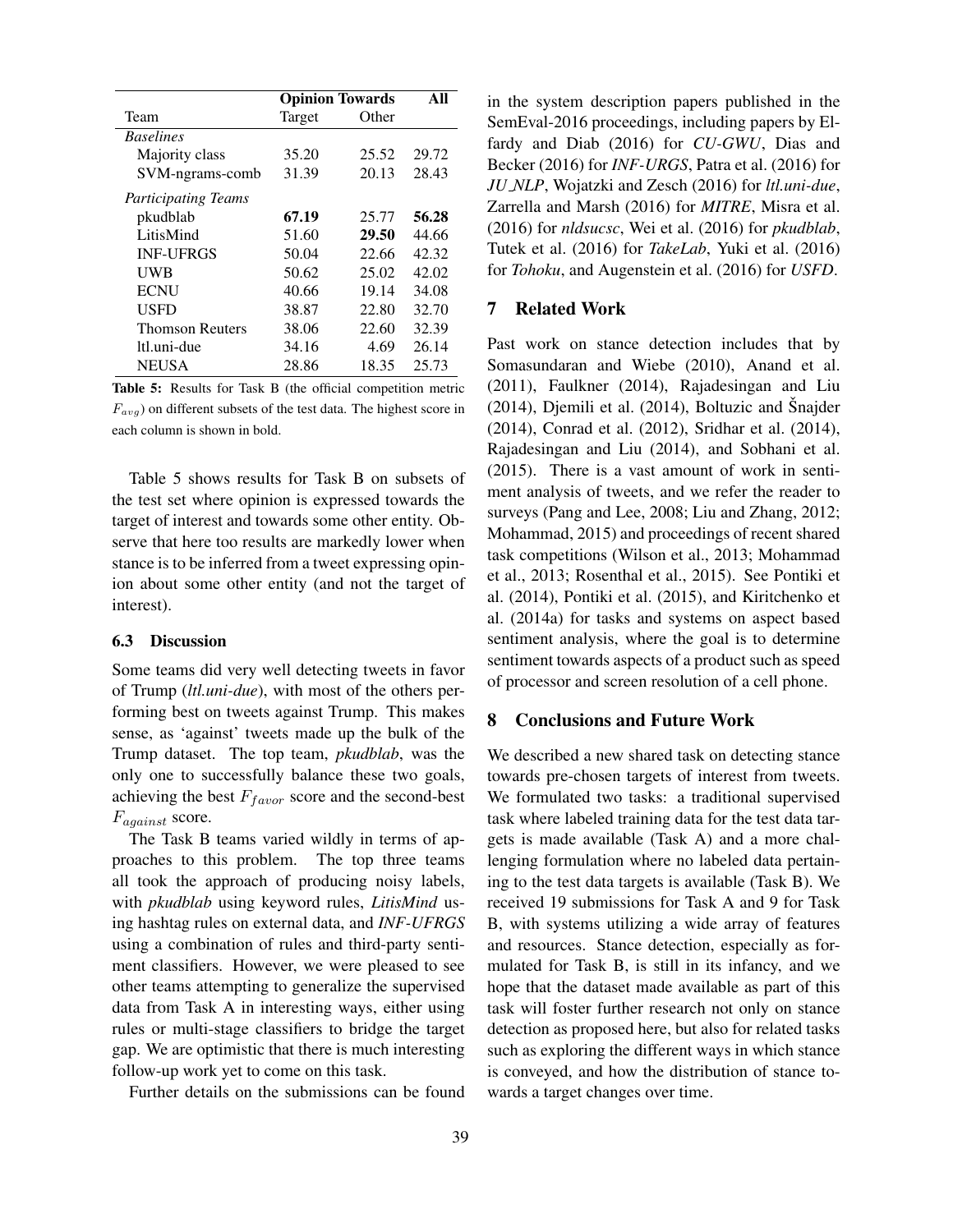## Acknowledgment

Annotations of the Stance Dataset were funded by the National Research Council of Canada.

#### References

- Pranav Anand, Marilyn Walker, Rob Abbott, Jean E Fox Tree, Robeson Bowmani, and Michael Minor. 2011. Cats rule and dogs drool!: Classifying stance in online debate. In *Proceedings of the 2nd workshop on computational approaches to subjectivity and sentiment analysis*, pages 1–9.
- Isabelle Augenstein, Andreas Vlachos, and Kalina Bontcheva. 2016. USFD at SemEval-2016 Task 6: Any-Target Stance Detection on Twitter with Autoencoders. In *Proceedings of the International Workshop on Semantic Evaluation*, SemEval '16, San Diego, California, June.
- Filip Boltuzic and Jan Šnajder. 2014. Back up your stance: Recognizing arguments in online discussions. In *Proceedings of the First Workshop on Argumentation Mining*, pages 49–58.
- Alexander Conrad, Janyce Wiebe, and Rebecca Hwa. 2012. Recognizing arguing subjectivity and argument tags. In *Proceedings of the Workshop on Extra-Propositional Aspects of Meaning in Computational Linguistics*, pages 80–88.
- Marcelo Dias and Karin Becker. 2016. INF-UFRGS-OPINION-MINING at SemEval-2016 Task 6: Automatic Generation of a Training Corpus for Unsupervised Identification of Stance in Tweets. In *Proceedings of the International Workshop on Semantic Evaluation*, SemEval '16, San Diego, California, June.
- Sarah Djemili, Julien Longhi, Claudia Marinica, Dimitris Kotzinos, and Georges-Elia Sarfati. 2014. What does Twitter have to say about ideology? In *Proceedings of the Natural Language Processing for Computer-Mediated Communication/Social Media-Pre-conference workshop at Konvens*.
- Heba Elfardy and Mona Diab. 2016. CU-GWU at SemEval-2016 Task 6: Perspective at SemEval-2016 Task 6: Ideological Stance Detection in Informal Text. In *Proceedings of the International Workshop on Semantic Evaluation*, SemEval '16, San Diego, California, June.
- Adam Faulkner. 2014. Automated classification of stance in student essays: An approach using stance target information and the Wikipedia link-based measure. In *Proceedings of the Twenty-Seventh International Flairs Conference*.
- Minqing Hu and Bing Liu. 2004. Mining and summarizing customer reviews. In *Proceedings of the tenth*

*ACM SIGKDD international conference on Knowledge discovery and data mining*, pages 168–177.

- Svetlana Kiritchenko, Xiaodan Zhu, Colin Cherry, and Saif M. Mohammad. 2014a. NRC-Canada-2014: Detecting aspects and sentiment in customer reviews. In *Proceedings of the International Workshop on Semantic Evaluation*, SemEval '14, Dublin, Ireland, August.
- Svetlana Kiritchenko, Xiaodan Zhu, and Saif M. Mohammad. 2014b. Sentiment analysis of short informal texts. *Journal of Artificial Intelligence Research*, 50:723–762.
- Bing Liu and Lei Zhang. 2012. A survey of opinion mining and sentiment analysis. In Charu C. Aggarwal and ChengXiang Zhai, editors, *Mining Text Data*, pages 415–463. Springer US.
- Amita Misra, Brian Ecker, Theodore Handleman, Nicolas Hahn, and Marilyn Walker. 2016. nldsucsc at SemEval-2016 Task 6: A Semi-Supervised Approach to Detecting Stance in Tweets. In *Proceedings of the International Workshop on Semantic Evaluation*, SemEval '16, San Diego, California, June.
- Saif M Mohammad and Peter D Turney. 2010. Emotions evoked by common words and phrases: Using Mechanical Turk to create an emotion lexicon. In *Proceedings of the NAACL HLT 2010 Workshop on Computational Approaches to Analysis and Generation of Emotion in Text*, pages 26–34.
- Saif Mohammad, Svetlana Kiritchenko, and Xiaodan Zhu. 2013. NRC-Canada: Building the state-of-theart in sentiment analysis of tweets. In *Proceedings of the International Workshop on Semantic Evaluation*, SemEval '13, Atlanta, Georgia, USA, June.
- Saif M. Mohammad, Svetlana Kiritchenko, Parinaz Sobhani, Xiaodan Zhu, and Colin Cherry. 2016a. A dataset for detecting stance in tweets. In *Proceedings of 10th edition of the the Language Resources and Evaluation Conference (LREC)*, Portorož, Slovenia.
- Saif M. Mohammad, Parinaz Sobhani, and Svetlana Kiritchenko. 2016b. Stance and sentiment in tweets. *Special Section of the ACM Transactions on Internet Technology on Argumentation in Social Media*, Submitted.
- Saif M Mohammad. 2015. Sentiment analysis: Detecting valence, emotions, and other affectual states from text.
- Bo Pang and Lillian Lee. 2008. Opinion mining and sentiment analysis. *Foundations and Trends in Information Retrieval*, 2(1–2):1–135.
- Braja Gopal Patra, Dipankar Das, and Sivaji Bandyopadhyay. 2016. JU\_NLP at SemEval-2016 Task 6: Detecting Stance in Tweets using Support Vector Machines. In *Proceedings of the International Workshop on Semantic Evaluation*, SemEval '16, San Diego, California, June.